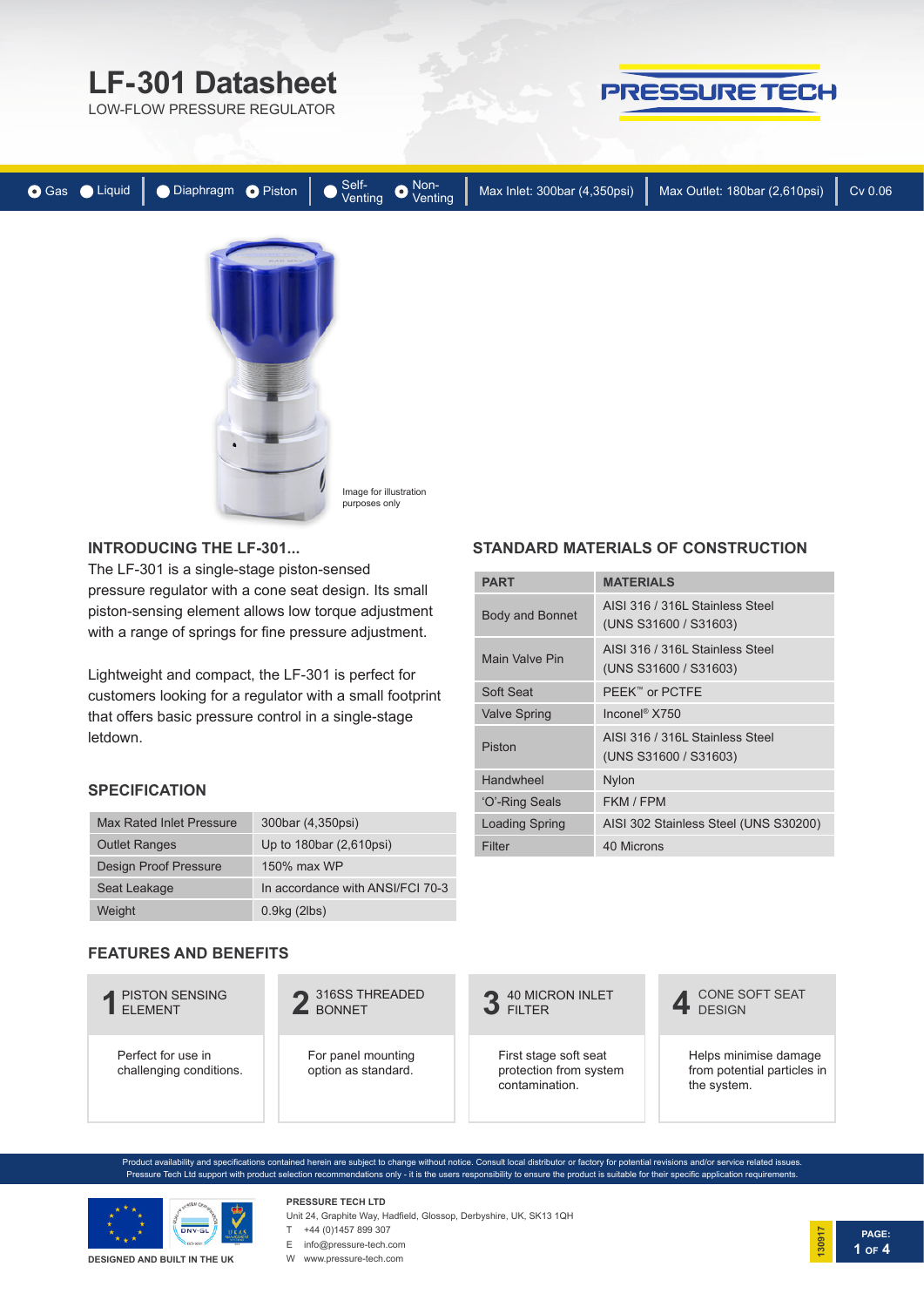

All gauge ports are 1/4" NPT as standard.

Product availability and specifications contained herein are subject to change without notice. Consult local distributor or factory for potential revisions and/or service related issues. Pressure Tech Ltd support with product selection recommendations only - it is the users responsibility to ensure the product is suitable for their specific application requirements



**DESIGNED AND BUILT IN THE UK**

# **PRESSURE TECH LTD**

- Unit 24, Graphite Way, Hadfield, Glossop, Derbyshire, UK, SK13 1QH
- $T +44 (0)1457 899 307$
- 
- E info@pressure-tech.com W www.pressure-tech.com

**PAGE: 130917 2 OF 4**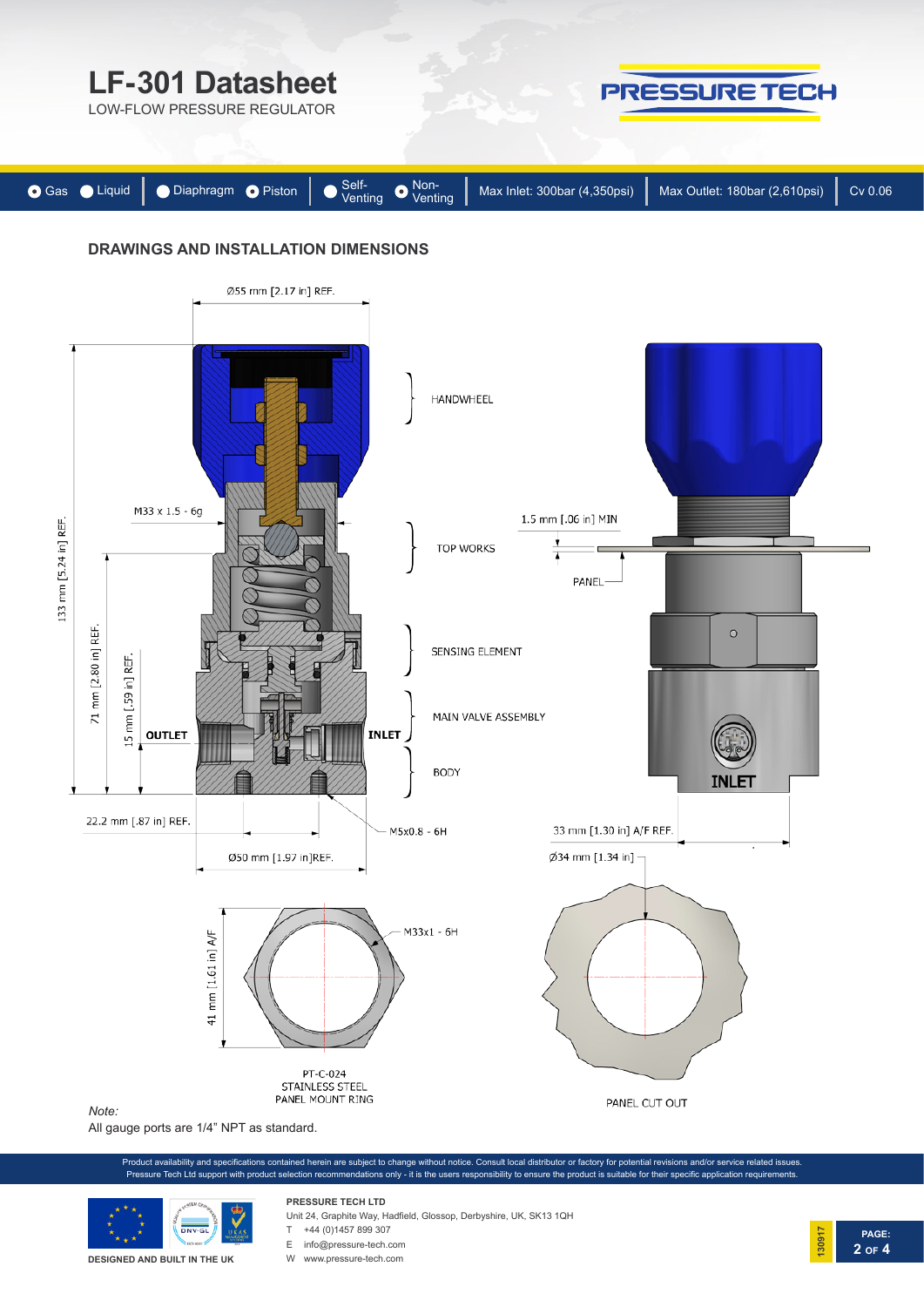

### **FLOW CURVE**

Please contact the office for further information.



*Note:* 

Additional porting configurations are available - please contact the office for further information.

Product availability and specifications contained herein are subject to change without notice. Consult local distributor or factory for potential revisions and/or service related issues. Pressure Tech Ltd support with product selection recommendations only - it is the users responsibility to ensure the product is suitable for their specific application requirements



**PRESSURE TECH LTD** Unit 24, Graphite Way, Hadfield, Glossop, Derbyshire, UK, SK13 1QH  $T +44 (0)1457899307$ 

E info@pressure-tech.com

W www.pressure-tech.com